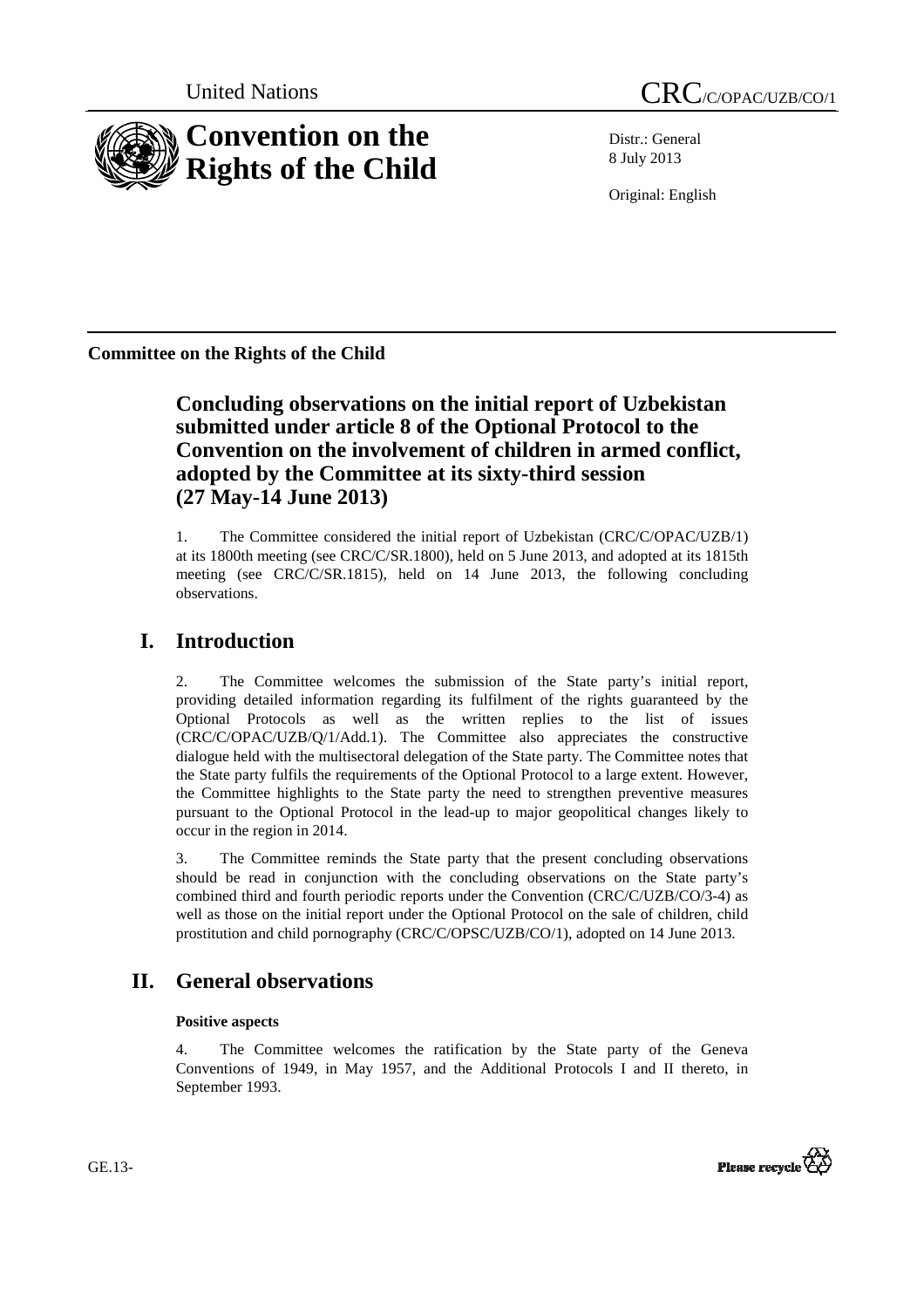5. The Committee welcomes the declaration made at the ratification of the Optional Protocol that the minimum age for conscription is 18 years.

## **III. General measures of implementation**

#### **Legislation**

6. The Committee is concerned that the legal status of the Optional Protocol in Uzbekistan is unclear as the State party does not have domestic legislation explicitly giving full effect to the Optional Protocol.

**7. Pursuant to article 6 of the Optional Protocol, the Committee urges the State party to undertake a review of its domestic legislation with a view to fully incorporating the provisions of the Optional Protocol into its domestic legislation.** 

#### **Dissemination and awareness-raising**

8. While noting positively that there are radio and television programmes related to children's rights in general, the Committee is concerned that there are no targeted efforts to educate the public at large and children in particular on the provisions and principles of the Optional Protocol.

**9. The Committee recommends that the State party undertake concrete measures to increase knowledge and awareness of the Optional Protocol. In doing so, it may wish to consider producing and disseminating additional information material on the Optional Protocol.** 

#### **Training**

10. The Committee appreciates the current training programmes on the provisions of the Optional Protocol. However, the Committee is concerned that these do not include all relevant professionals working with and/or for children, in particular military personnel, border and immigration personnel, social workers, and medical professionals.

**11. The Committee recommends that the State party organize training programmes on the provisions of the Optional Protocol for all relevant professionals working with and/or for children, in particular military personnel, border and immigration personnel, social workers and medical professionals.** 

## **IV. Prevention**

#### **Human rights and peace education**

12. While noting that some of the military schools in the State party allow their students the option to undertake courses in human rights and freedoms, as well as in international humanitarian law, the Committee regrets that human rights education, including on the Optional Protocol, is not systematically incorporated as a mandatory part of the curricula in military schools, primary and secondary schools, or in the teachers' training programme.

**13. With reference to its general comment no. 1 (2001) on the aims of education, the Committee recommends that the State party include human rights and peace education in the curricula of all schools, including military schools, with special reference to the Optional Protocol.**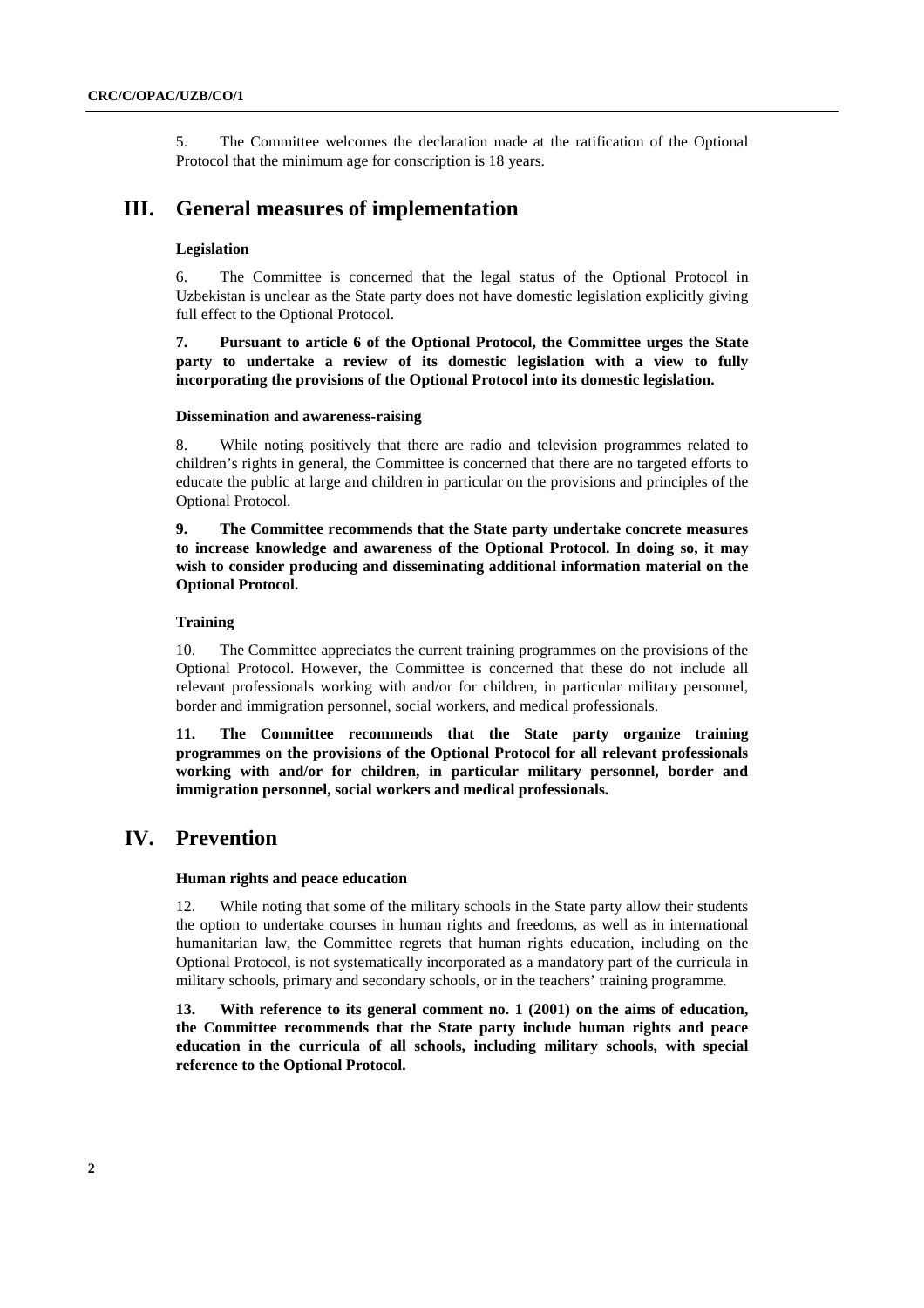## **V. Prohibition and related matters**

### **Prohibition of recruitment by non-State armed groups**

14. The Committee is concerned that recruitment or use in hostilities of children under the age of 18 years by non-State armed groups is not explicitly prohibited and criminalized by law.

**15. The Committee recommends that the State party enact in its legislation explicit prohibition and criminalization of the recruitment or use by non-State armed groups of children under the age of 18 in hostilities.** 

#### **Extraterritorial jurisdiction and extradition**

16. The Committee is concerned that there are no legal provisions that explicitly provide for extraterritorial jurisdiction for offences under the Optional Protocol. Furthermore, the Committee is concerned that double criminality is a requirement for extradition for offences under the Optional Protocol.

**17. The Committee recommends that the State party take all necessary measures to ensure that domestic legislation explicitly enables it to establish and exercise extraterritorial jurisdiction over all offences under the Optional Protocol, including the recruitment and use in hostilities of children under the age of 18. The Committee also urges the State party to remove the requirement of double criminality for extradition for offences under the Optional Protocol.**

## **VI. Protection, recovery and reintegration**

#### **Measures adopted to protect the rights of child victims**

18. The Committee notes with appreciation the fact that the State party has accepted a significant number of refugees from conflict areas in the region, and the humanitarian assistance provided to them. However, the Committee is concerned that there is no legislation, systematic programme, or training of professionals for ensuring early identification, rehabilitation and social integration for all children living within the State party who may have been victims of offences under the Optional Protocol.

**19. The Committee recommends that the State party pay special attention to the early identification of refugee and asylum-seeking children who may have been involved in conflict or subject to conflict-related trauma and displacement and provide them with special support and assistance, including psychological treatment. In doing so, the Committee recommends that the State party provide systematic training on the early identification of children who may have been involved in conflict or affected by it to all professionals working with or for children, particularly border control and immigration personnel, the military, education professionals and medical professionals. It further calls upon the State party to take all necessary measures to ensure that all children, including those who may not enjoy refugee status, be entitled to a special protection status if there is any danger that they might become victims of offences under the Optional Protocol.**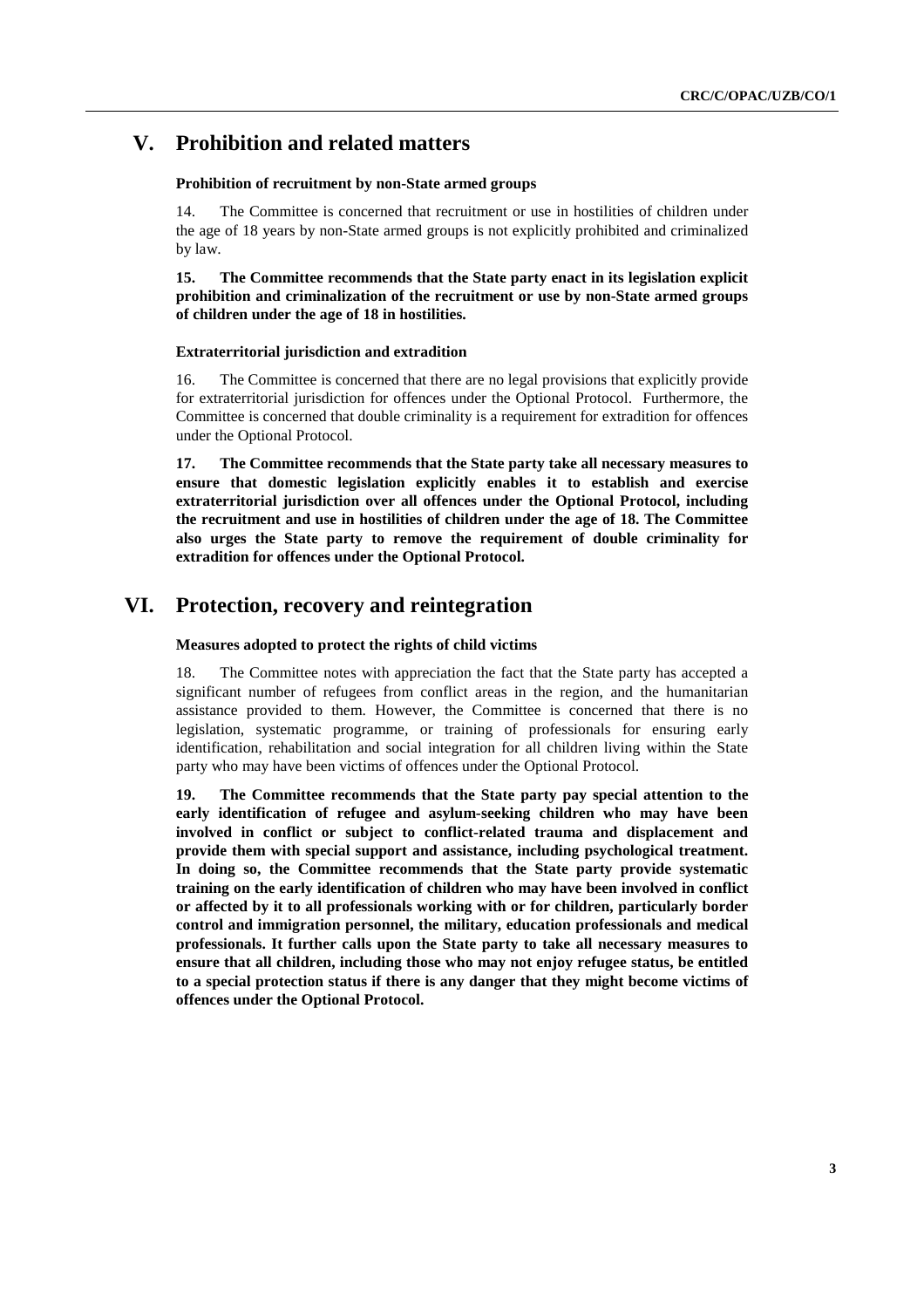## **VII. International assistance and cooperation**

#### **International cooperation**

**20. The Committee recommends that the State party strengthen its cooperation with the International Committee of the Red Cross and with the Special Representative of the Secretary-General for Children and Armed Conflict, and that it explore increased cooperation with the United Nations Children's Fund (UNICEF), the United Nations High Commissioner for Refugees (UNHCR), the United Nations Organization on Drugs and Crime (UNODC) and other United Nations entities in the implementation of the Optional Protocol.** 

**21. The Committee also recommends that the State party consider ratifying the Rome Statute of the International Criminal Court.** 

#### **Arms export and military assistance**

22. The Committee is concerned that, although the State party is located in a region with armed conflicts and where children are sometimes used in hostilities, there is no legislation explicitly criminalizing the export and/or transit of arms and/or military assistance to countries where children may be involved in armed conflict.

**23. The Committee recommends that the State party enact legislation criminalizing the export and/or transit of arms and/or military assistance to countries where children may be involved in armed conflict.** 

## **VIII. Ratification of the Optional Protocol on a communications procedure**

**24. The Committee recommends that the State party, in order to further strengthen the fulfilment of children's rights, ratify the Optional Protocol to the Convention on the Rights of the Child on a communications procedure (OPIC).** 

### **IX. Follow-up and dissemination**

**25. The Committee recommends that the State party take all necessary measures to ensure the full implementation of the present recommendations by, inter alia, transmitting them to the President, relevant government ministries, the parliament, the Constitutional Court, and to regional and local authorities, for appropriate consideration and further action.** 

**26. The Committee recommends that the initial report and written replies submitted by the State party and the related concluding observations adopted by the Committee be made widely available, including (but not exclusively) through the Internet, to the public at large, civil society organizations, youth groups, professional groups and children, in order to generate debate and awareness of the Optional Protocol, its implementation and monitoring.** 

### **X. Next report**

**27. In accordance with article 8, paragraph 2, the Committee requests the State party to include further information on the implementation of the Optional Protocol and the present concluding observations in its next periodic report under the**